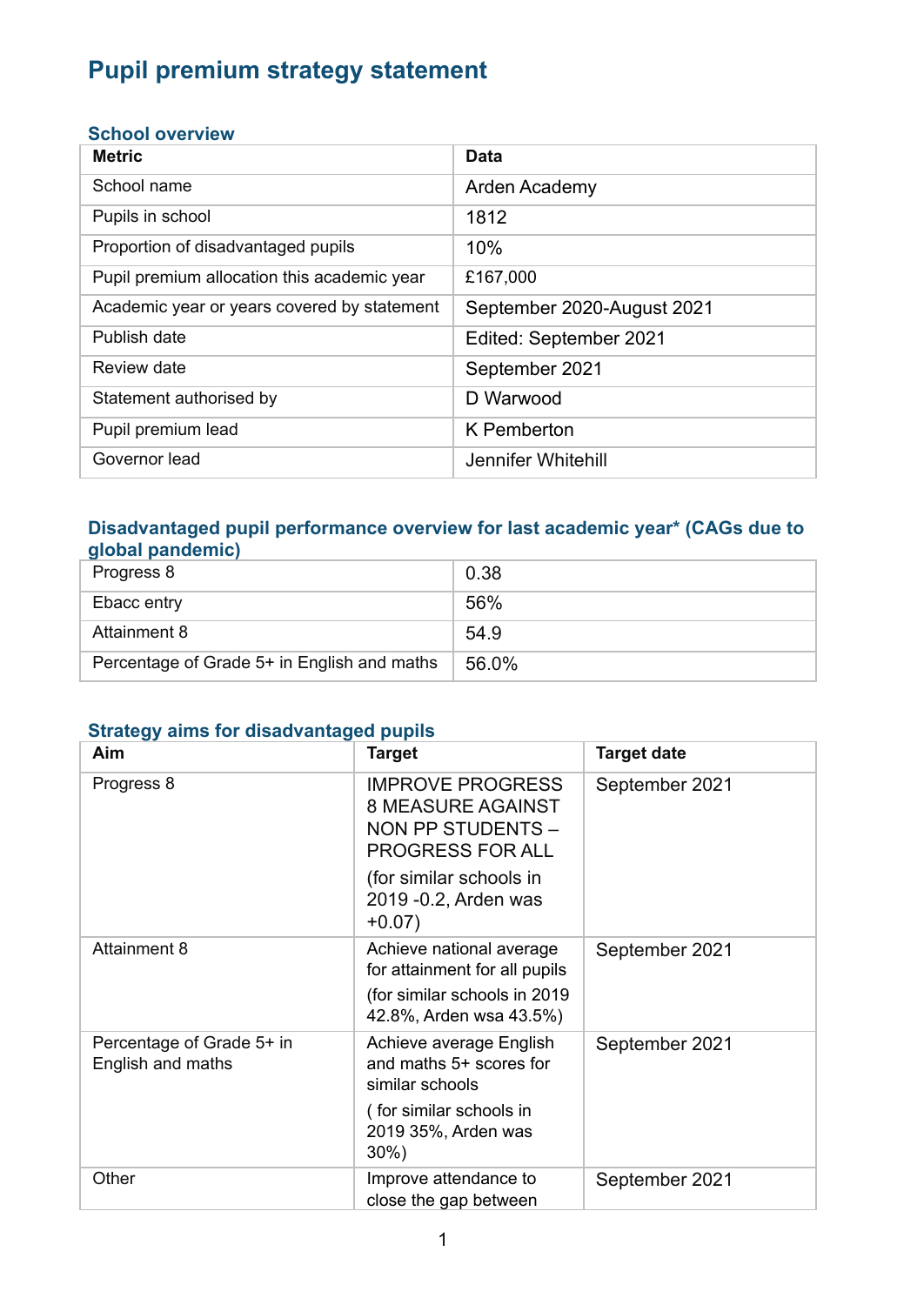|             | disadvantaged students<br>and their non<br>disadvantaged peers<br>national average |                |
|-------------|------------------------------------------------------------------------------------|----------------|
| Ebacc entry | Better national average<br><b>EBacc Entry for all pupils</b>                       | September 2021 |

### **Teaching priorities for current academic year**

| <b>Measure</b>                                   | <b>Activity</b>                                                                                                                                                                                                                                                                             |
|--------------------------------------------------|---------------------------------------------------------------------------------------------------------------------------------------------------------------------------------------------------------------------------------------------------------------------------------------------|
| Priority 1                                       | To provide high quality professional development for<br>teachers to improve the quality of teaching for all<br>students focusing on personalisation and the AMAT<br>Core Teaching and Learning procedures.                                                                                  |
| Priority 2                                       | To provide an effective online virtual learning offer<br>and experience during periods of isolation and<br>school closure, that allows all students to make<br>continued levels of progress.                                                                                                |
| Priority 3                                       | To make effective use of diagnostic assessments e.g<br>GL/MIDYS to inform any support and early<br>intervention that may need to be put in place.<br>To effectively track the data of disadvantaged<br>students to ensure robust and rigorous intervention is<br>put in place as necessary. |
| Barriers to learning these<br>priorities address | Use Diagnostic assessments to highlight<br>literacy/maths levels in lieu of the KS2 SATs not<br>taking place.                                                                                                                                                                               |
| Projected spending                               | £15,000                                                                                                                                                                                                                                                                                     |

### **Targeted academic support for current academic year**

| <b>Measure</b> | <b>Activity</b>                                                                                                                                                                                                   |
|----------------|-------------------------------------------------------------------------------------------------------------------------------------------------------------------------------------------------------------------|
| Priority 1     | Monitor and improve literacy rates amongst<br>disadvantaged students with a focus on ks3 - year 7<br>and 8. Use of lexia, small group support, continue to<br>teach nurture groups in humanities to support this. |
| Priority 2     | Small group and one to one support sessions in<br>English and maths                                                                                                                                               |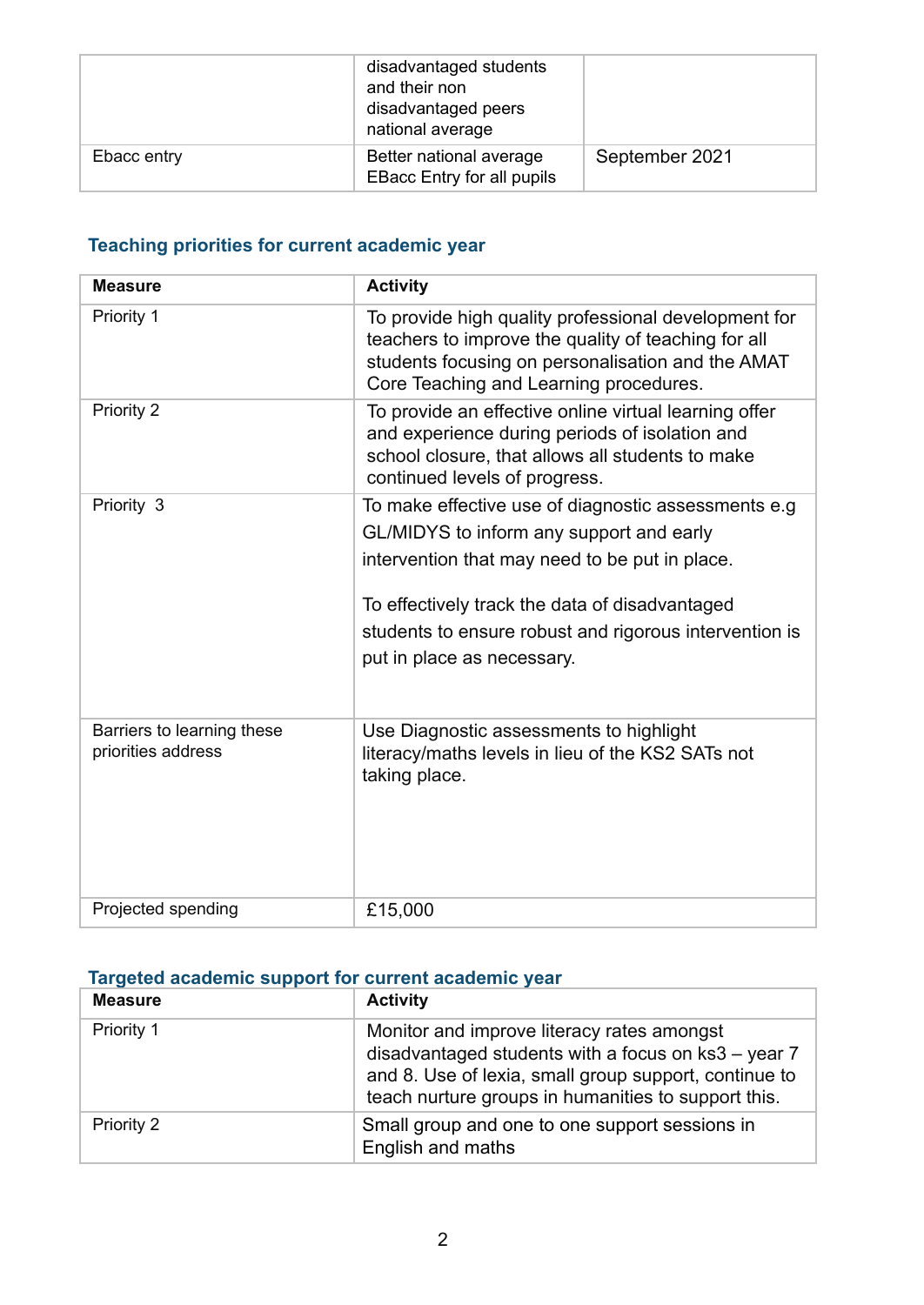|                                                  | Effective intervention taking place to support the<br>needs of disadvantaged pupils.                                                                                                                                                                                                                                                                                                                                                                                                                                    |
|--------------------------------------------------|-------------------------------------------------------------------------------------------------------------------------------------------------------------------------------------------------------------------------------------------------------------------------------------------------------------------------------------------------------------------------------------------------------------------------------------------------------------------------------------------------------------------------|
| Priority 3                                       | Effective use of catch up funding to focus on groups<br>of disadvantaged students where appropriate.                                                                                                                                                                                                                                                                                                                                                                                                                    |
| Priority 4                                       |                                                                                                                                                                                                                                                                                                                                                                                                                                                                                                                         |
| Barriers to learning these<br>priorities address | Timings of groups/form time/staff available<br>Disadvantaged boys and disadvantaged students do<br>not make enough rapid progress<br>Literacy is a barrier for students to make rapid<br>progress in all subjects<br>Disadvantaged students start secondary school with<br>a gap between them and their non disadvantaged<br>peers. There is an increasing gap between the<br>attainment of disadvantaged and 3<br>non-disadvantaged pupils following the lockdown<br>period and the variation in the provision at KS2. |
| Projected spending                               | £48,000                                                                                                                                                                                                                                                                                                                                                                                                                                                                                                                 |

## **Wider strategies for current academic year**

| <b>Measure</b>                                   | <b>Activity</b>                                                                                                                                                                                                                                                                                                                                                                                                |
|--------------------------------------------------|----------------------------------------------------------------------------------------------------------------------------------------------------------------------------------------------------------------------------------------------------------------------------------------------------------------------------------------------------------------------------------------------------------------|
| Priority 1                                       | Increasing attendance, through monitoring SIMS<br>reports. Regular communication with parents, HOYs,<br><b>EWO</b>                                                                                                                                                                                                                                                                                             |
| Priority 2                                       | Remove barriers to learning to ensure opportunities<br>for achievement.                                                                                                                                                                                                                                                                                                                                        |
| Priority 3                                       | Remove barriers to learning and support students to<br>make correct behaviour choices leading to better<br>outcomes, ensuring students have access to external<br>services if necessary.                                                                                                                                                                                                                       |
| Barriers to learning these<br>priorities address | There is still an attendance gap between<br>disadvantaged and non disadvantaged students<br>A small proportion of disadvantaged students are<br>disengaged and have lower attendance which is<br>having a marked effect on their progress<br>Lower level of parental involvement. A few our<br>parents of disadvantaged students do not attend<br>school events to support pupils or support with<br>homework. |
| Projected spending                               | £140,000                                                                                                                                                                                                                                                                                                                                                                                                       |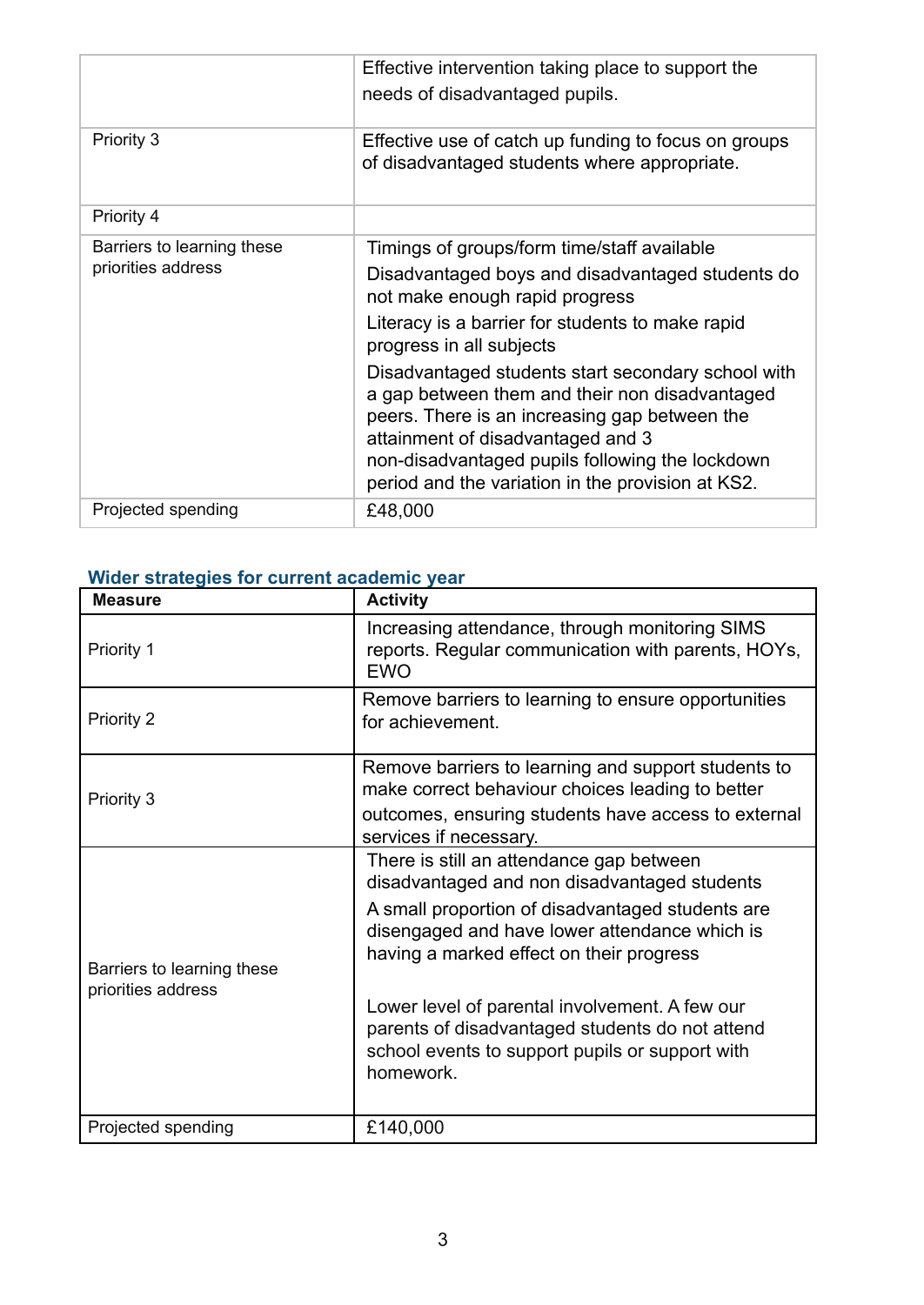### **Monitoring and implementation**

| Area             | <b>Challenge</b>                                                                                                                                       | <b>Mitigating action</b>                                                                                                                                               |
|------------------|--------------------------------------------------------------------------------------------------------------------------------------------------------|------------------------------------------------------------------------------------------------------------------------------------------------------------------------|
|                  | Impact of potential staff<br>absences as a direct result of<br>Covid-19. Ensuring enough<br>time is given over to allow for                            | Timetable regular CPD/briefings<br>into calendar. Add learning (or<br>remote) walks/GPC into the<br>calendar                                                           |
|                  | staff professional development.<br>Maintaining staff and pupil<br>mental health and well-being.                                                        | Analysis and staff voice during<br>directed time to allow work life<br>balance                                                                                         |
| Teaching         |                                                                                                                                                        | Monitoring of staff absence and<br>identification of early/targeted<br>support as appropriate through<br><b>HODs/line managers</b>                                     |
|                  |                                                                                                                                                        | Maintain the CPD and QA cycle                                                                                                                                          |
|                  |                                                                                                                                                        | Staff, student and pupil voice to<br>inform action plan                                                                                                                |
|                  | Training of staff, timings, and<br>attendance.                                                                                                         | Ensure communication is clear<br>through comms with Form<br>Tutors/students/parents                                                                                    |
|                  | Support and Intervention is<br>delivered successfully ensuring<br>staff and tutors have the<br>appropriate skills to lead and<br>deliver the sessions. | Allowing time for staff/ alumni<br>tutors to be trained to deliver the<br>online alumni tutoring.<br>QA of resources used by HODS<br>and postholders within            |
| Targeted support |                                                                                                                                                        | departments<br>Review of initial reading scores.<br>Identify students who have low<br>reading scores.<br>Shared information with staff<br>Access to accelerated reader |
|                  | Monitoring the impact of the<br>interventions implemented                                                                                              | programme.                                                                                                                                                             |
|                  |                                                                                                                                                        | Tracking and monitoring<br>systems in place through<br>formative/summative<br>assessment.                                                                              |
|                  |                                                                                                                                                        | Pupil voice to demonstrate that<br>children are happy and engaged<br>in their learning and to highlight<br>any barrier or concerns.                                    |